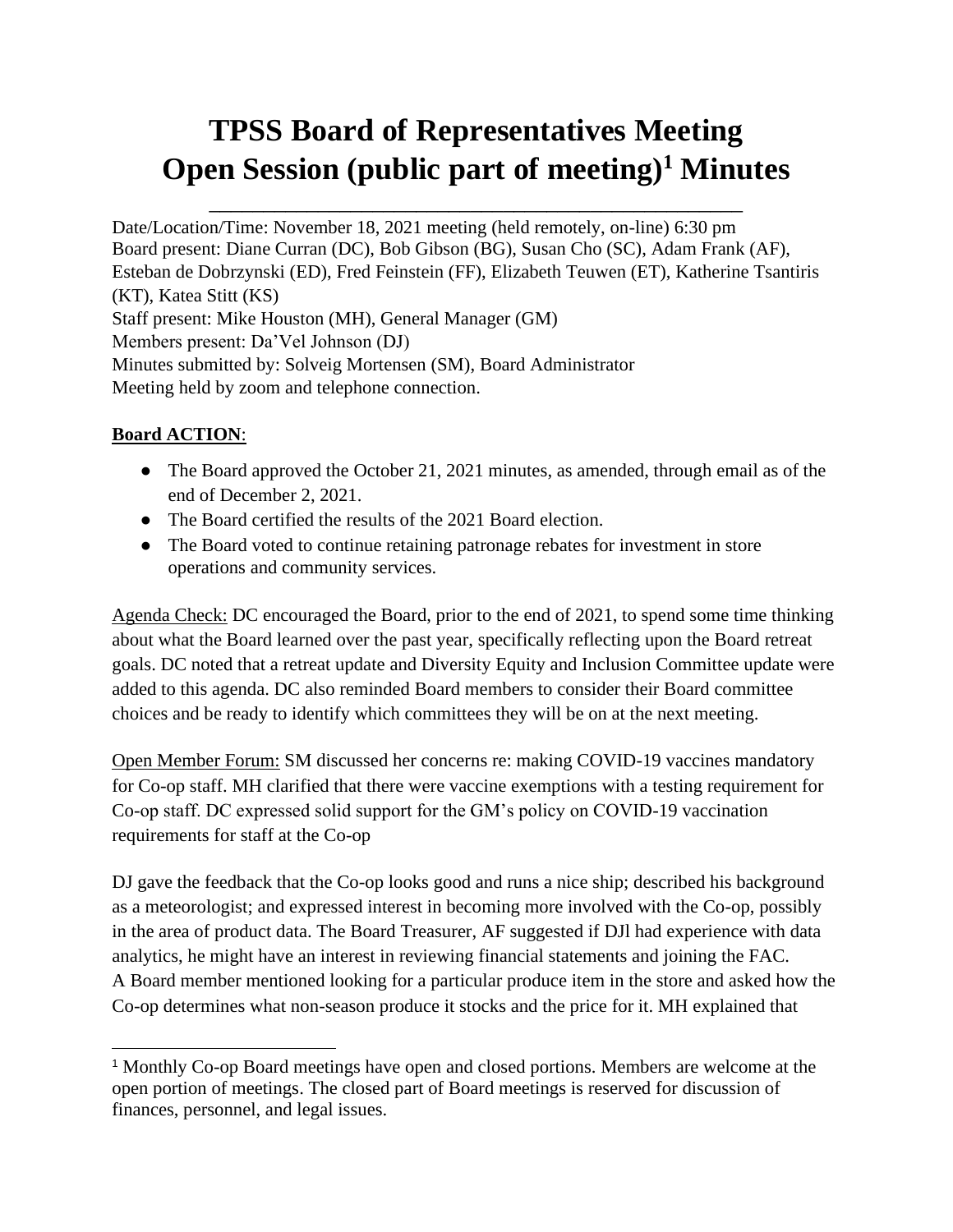produce items sometimes sell out, supply chain issues can affect product availability, and the Coop orders whatever produce is selling.

MH confirmed the Co-op will have turkeys available at 9:00am on November 21st for Thanksgiving. After a Board member noted that the Co-op is now carrying the gelato and ice cream brand Dolcezza, MH shared that they are a local brand and he will be meeting with the founders.

**GM Report:** Several Board members gave the feedback that the Co-op's recent October newsletter was well done and included a variety of topics. MH gave more details about the mock interviews he did with students of Project Search, a non-profit program that helps people with disabilities find permanent work and collaborates with SEEC (a program that also supports people with disabilities). MH reported that they hold the mock interviews a couple of times a year, and it is rewarding to see the students improve over the course of the year.

**Membership and Community Activities Committee (MCAC) Meeting Report:** FF reported that the MCAC met and listed a variety of ideas about how to engage with, activate, and educate the membership. FF shared that the MCAC members gave themselves the homework of reviewing their brainstormed list and giving feedback to one another via email. FF stated that it is not a fixed list and invited other Board members to add to it, if they liked.

**Nominations Committee, Certify Board Elections Results:** All three candidates running for a new Board term, Bob Gibson, Esteban de Dobrzynski, and Katea Stitt, were re-elected, each for a term of three years. Furthermore, fifty-two ballots were cast and counted, and a notice of the results will be sent to the membership. The Board certified the results of the election.

**Establish Slate of Officers for new Board year:** DC shared that the Board had determined the slate of officers entering into the new Board year. BG: President, DC: Vice President, ET: Secretary, and AF: Treasurer. The Board planned to send an announcement re: this update as well.

## New 2021 Board transition step:

Renewal of liquor license: The Board clarified that as the Board officers will remain the same for the new Board year, the Board does not need to take any action prior to December 1rst to renew the liquor license.

Diversity Equity and Inclusion (DEI) Committee update: KS summarized that she sent the Board and GM a copy of the proposal from the DEI facilitation and training group and the revised, proposed dates for training in May 2022. KS, Leah Kedar (LK), BG, and MH met, worked on revising the schedule, and planned to kick off the DEI work in February. KS pointed out that the second page of the proposal allotted time for the various steps of the training. KS and LK were to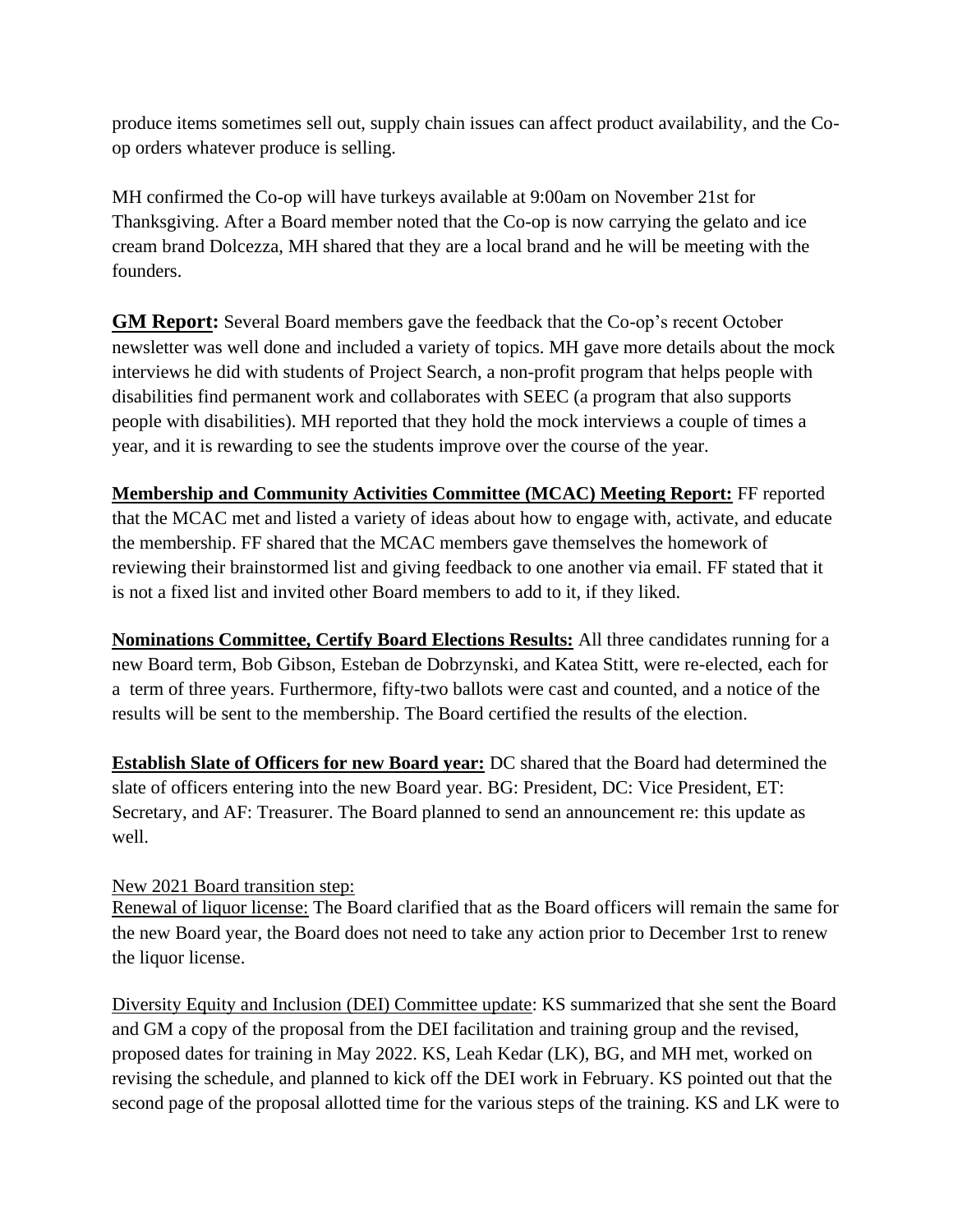talk again the upcoming week; KS stated that when the Committee and Board have determined the exact training dates, they should also be able to set specifics re: the museums' visit day and whether it will be virtual or in person. BG noted that the group is looking at seven weeks of training participation and providing more than one opportunity to fulfill each of the activities. The DEI Committee will meet again prior to the December Board meeting; the Board hoped to have the training dates firmed up prior to that meeting. KS hoped MH could join the DEI Board and staff meeting and give input on preferred dates for staff participation.

The Board spoke with the Columinate consultant Jade Barker, about the annual retreat and potential retreat topics; she supported the topic ideas. DC, MH, SC and ED planned to be on a retreat planning committee. The Board chose January 22nd as the retreat date.

### 8:00pm meeting adjourned

#### Board Representatives' Committee Memberships:

Membership and Community Affairs Committee: (FF Chair) FF, DC, KT, ET, ED Finance and Audit Committee: (AF Chair) AF, SC, BG, KT (DC, ET as ex-officios) Personnel Committee: (DC Chair) DC, KS Policy Committee: (SC Chair) SC, AF, KT Nominations Committee: (BG Chair) BG, FF Junction Committee: (FF Chair) FF, DC, BG, KS, ET, ED Diversity, Equity, and Inclusion KS (Chair), SC, BG, AF, KT Expansion Committee: (AF Chair) AF, SC Board Development Committee: DC, AF (chair position shared)

| Board      | De           | Jan    | Feb    | Mar    | April  | May    | June   | July   | Aug    | Sep    | Oct    | <b>Nov</b> |
|------------|--------------|--------|--------|--------|--------|--------|--------|--------|--------|--------|--------|------------|
| member     | $\mathbf{C}$ |        |        |        |        |        |        |        |        |        |        |            |
| Cho        | $\ast$       | $\ast$ | $\ast$ | $\ast$ | $\ast$ | $\ast$ | $\ast$ | $\ast$ | $\ast$ | $\ast$ | $\ast$ | $\ast$     |
| Curran     | $\ast$       | $\ast$ | $\ast$ | $\ast$ | $\ast$ | $\ast$ | $\ast$ | $\ast$ | $\ast$ | $\ast$ | $\ast$ | $\ast$     |
| de         |              |        |        |        |        | $\ast$ | $\ast$ | $\ast$ | $\ast$ | $\ast$ | $\ast$ | $\ast$     |
| Dobrzynski |              |        |        |        |        |        |        |        |        |        |        |            |
| Feinstein  | $\ast$       | Ex     | $\ast$ | $\ast$ | $\ast$ | $\ast$ | $\ast$ | $\ast$ | $\ast$ | $\ast$ | $\ast$ | $\ast$     |
| Frank      | $\ast$       | $\ast$ | $\ast$ | $*$    | $\ast$ | $\ast$ | $\ast$ | Ex     | $\ast$ | $\ast$ | $\ast$ | $\ast$     |
| Gibson     | $\ast$       | $\ast$ | $\ast$ | $\ast$ | $\ast$ | $\ast$ | $\ast$ | $\ast$ | $\ast$ | $\ast$ | $\ast$ | $\ast$     |

#### Term 2020-2021 Meeting Attendance: